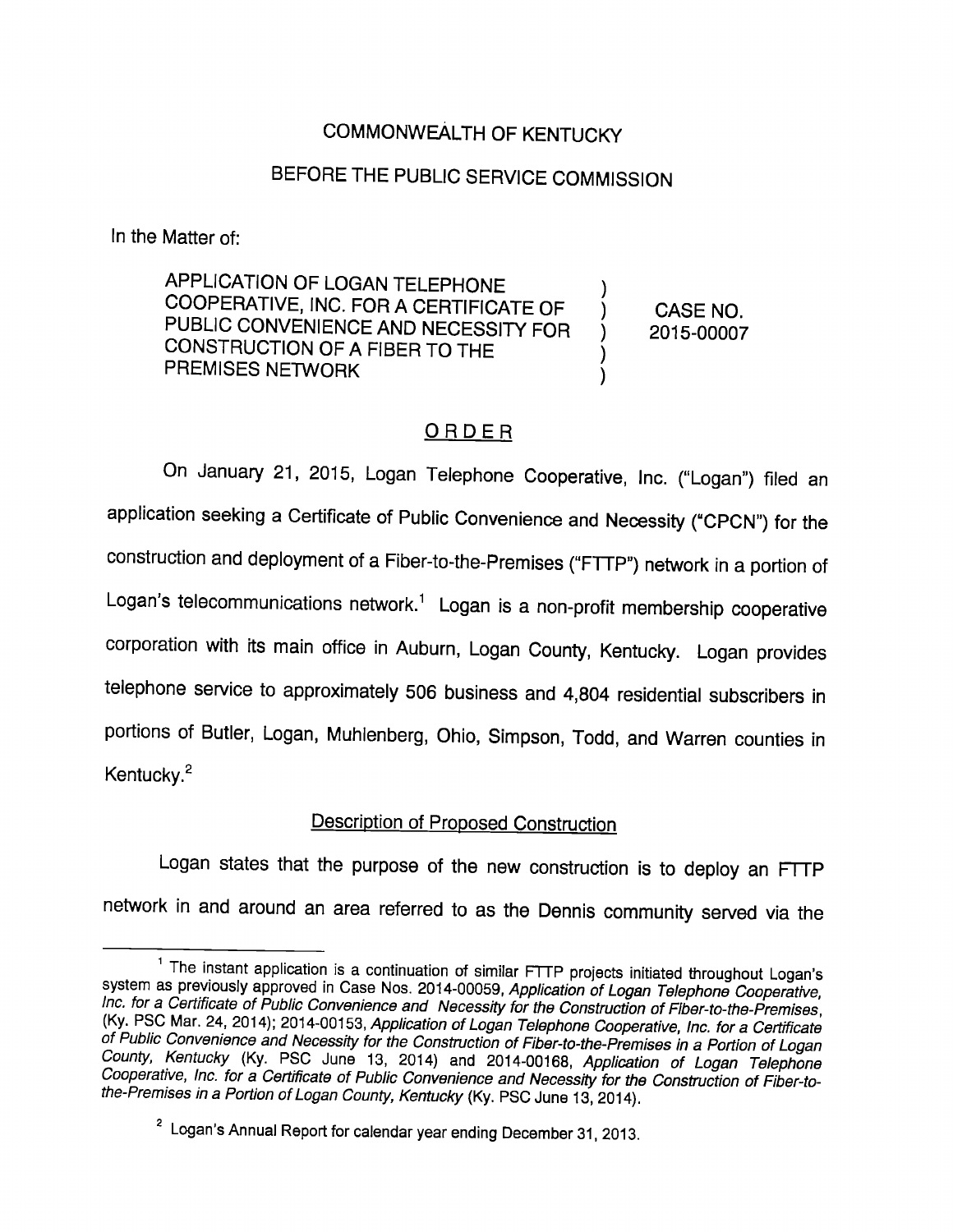Auburn exchange in Logan County. The area targeted for the proposed construction is currently served by copper cable distributed from a number of remote sites. As part of its proposed construction, Logan plans to install approximately 81 miles of direct buried<sup>3</sup> fiber optic cable and necessary electronics between the Auburn central office and each property desiring enhanced broadband service along the proposed construction route.<sup>4</sup>

Logan states in its application that current subscribers are requesting higherspeed broadband services than is available through the existing copper and fiber hybrid network. Logan further indicates that the deployment of the proposed FTTP network is necessary due to the current demand for Increased broadband speed, along with the projected demand for increasingly higher speeds in the future.

Logan asserts that the advanced services made available through its proposed construction are critical to long-term economic growth and that these services may create new opportunities in employment, education, health care, and entrepreneurship. Logan also states that the proposed construction could improve quality of life for its subscribers through increased work-from-home opportunities, entertainment services, and cloud-computing capabilities, as well as other offerings which require very high speed broadband service that is only available through FTTP networks such as that proposed by Logan in its application. There is currently only one provider of competitive fixed broadband service in the proposed construction area, and there are no other companies providing basic telephone service throughout Logan's service area.

 $^3\,$  While this project will not use financing through the Rural Utilities Service ("RUS"), Logan states that the construction will be performed under RUS specifications for direct buried plant and customer premises cable.

Logan projects the proposed construction will be able to provide enhanced service to an additional 455 customer locations and will initiaiiy provide customers with service of up to 100 megabits per second.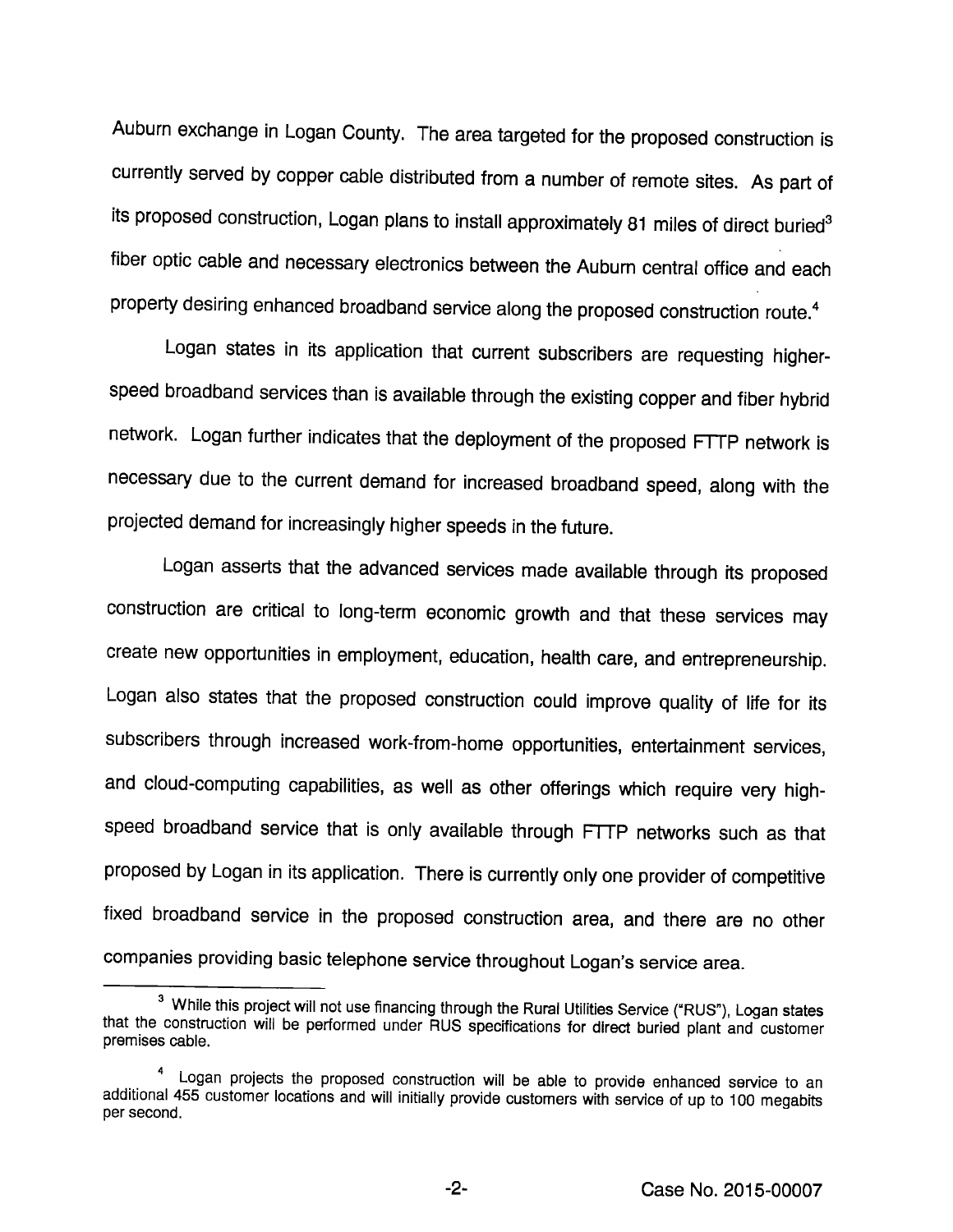The total estimated cost of the proposed construction is  $$4,226,445.$ <sup>5</sup> Logan plans to fund the proposed construction, engineering and electronics costs through the use of existing cash on hand, and asserts that it has sufficient funds available to meet the financial requirement of this project. Logan estimates that the annual cost of operations in areas where the FTTP network will be deployed will significantly decline as a result of the proposed construction.<sup>6</sup> Logan does not anticipate requiring any local rate adjustments as a result of the new construction.

#### Discussion and Findings

it appears that the proposed construction will result in a significant expansion of the services available to subscribers and will enhance Logan's ability to maintain its facilities and provide service to customers. However, the planned construction is extensive, with substantial costs, and is designed primarily for Logan to support services that may be beyond the jurisdiction of the Commission. $<sup>7</sup>$  The Commission</sup> recognizes that the General Assembly has found that the provision of broadband and other state-of-the-art telecommunications technologies are an "essential element to the

| <sup>5</sup> The costs of the project are estimated at: |             |
|---------------------------------------------------------|-------------|
| <b>Outside Plant</b>                                    | \$3,326,613 |
| Central Office/Electronic Equipment                     | \$310,893   |
| Engineering                                             | \$ 588,938  |
| TOTAL                                                   | \$4,226,445 |

<sup>®</sup>Though a specific estimated savings was not provided, Logan cites a study by the FTTP Council which reports an estimated 20 percent savings in operational costs due to active FTTP deployment.

 $\frac{7}{1}$  KRS 278.5462 provides, in part, that the provision of broadband services is not subject to Commission regulation. However, the Commission retains authority to investigate and resolve complaints stemming from broadband service and has the authority to arbitrate and enforce interconnection agreements, interconnection agreements may include provisions related to remote terminals and central office facilities which may incorporate broadband services.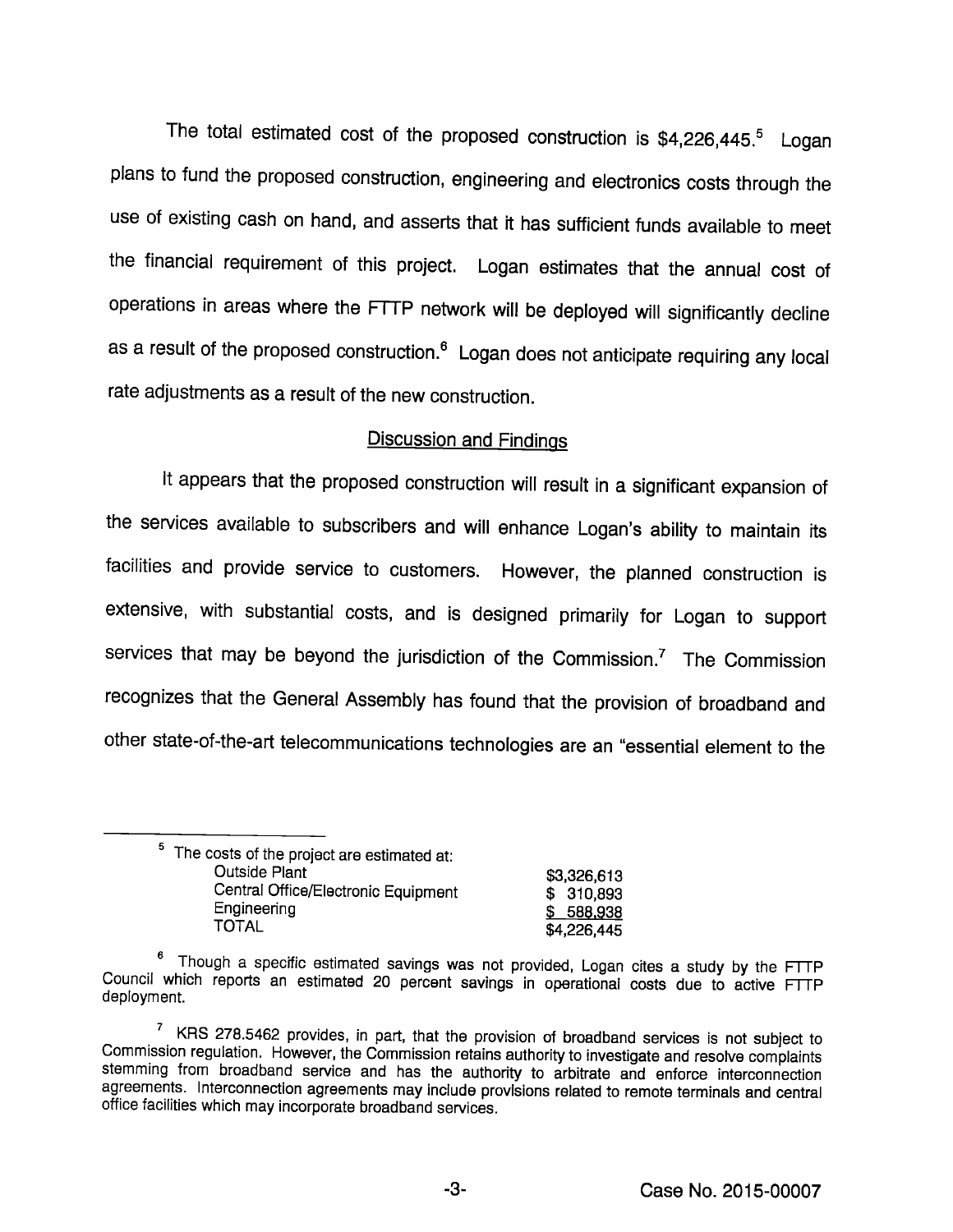Commonwealth's initiative to improve the lives of Kentucky citizens . . . . . <sup>88</sup> Nevertheless, the Commission remains obligated to ensure that Logan's ability to offer safe, adequate, and reasonable basic local exchange service is not adversely affected.<sup>9</sup> Logan should carefully account for the costs associated with the construction of these facilities and properly allocate those costs to jurisdictional and non-jurisdictional services, respectively.<sup>10</sup>

The Commission, having considered the evidence of record and being otherwise sufficiently advised, finds that Logan should be authorized to proceed with the proposed construction as set forth in its application and described herein.

IT IS THEREFORE ORDERED that:

1. Logan is granted a Certificate of Public Convenience and Necessity to construct newfacilities as set forth in its application and as described in this order.

2. Should the costs of the construction authorized herein exceed by more than 10 percent the estimated costs contained in the application, Logan shall immediately notify the Commission in writing of the adjustment and include an explanation of the additional costs for the Commission's approval.

3. As provided for in this Order, Logan shall maintain records that clearly and sufficiently document the proper allocation of costs for jurisdictional and nonjurisdictional services provided as a result of this construction project.

 $<sup>8</sup>$  KRS 278.546(1).</sup>

 $^9$  KRS 278.542(1)(n).

<sup>&</sup>lt;sup>10</sup> The Commission retains the authority to review the reasonableness of such accounting procedures when considering adjustments of rates for basic local exchange service.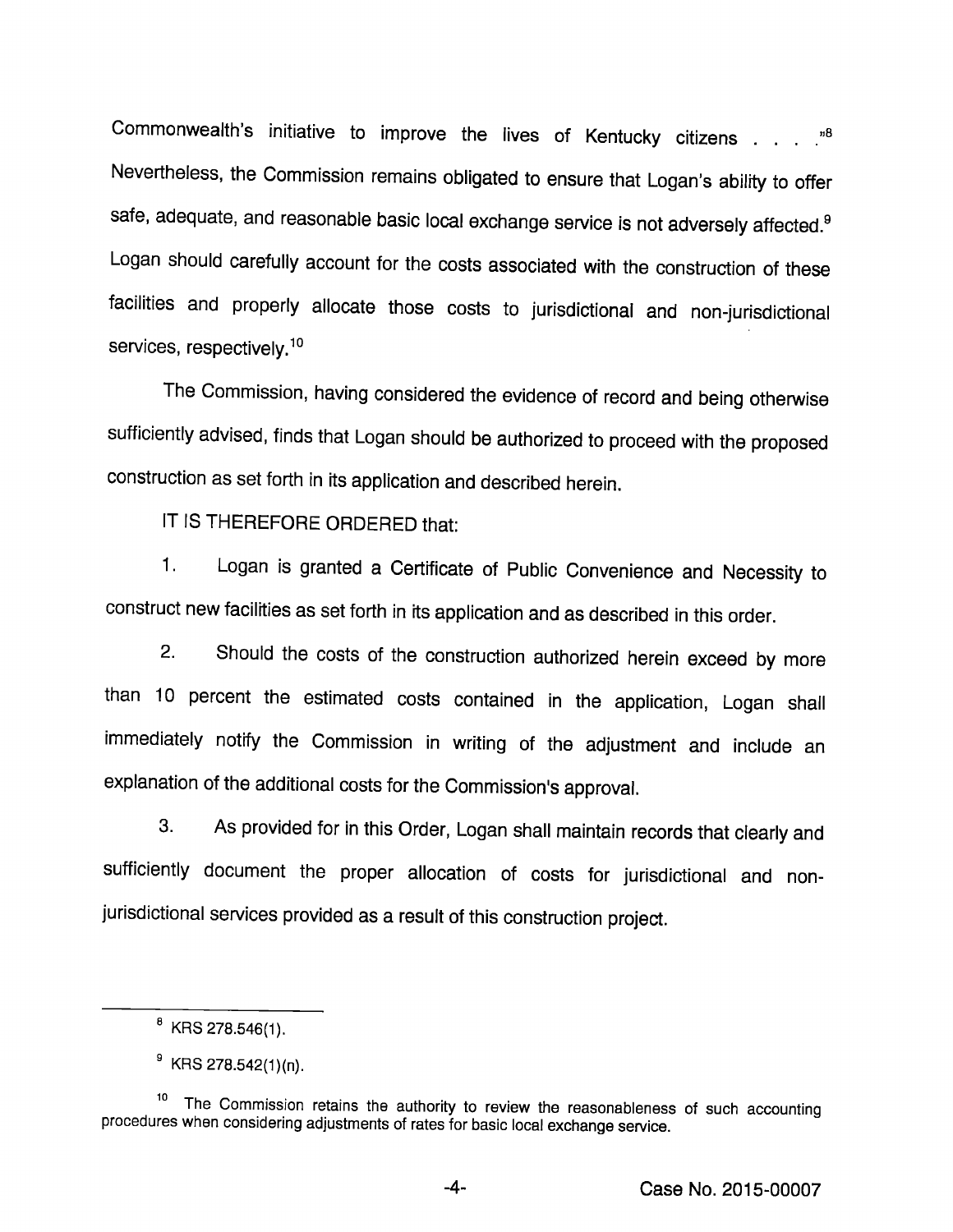4. Any documents filed pursuant to ordering paragraph 2 of this Order shall reference the number of this case and shall be retained in the utility's general correspondence file.

By the Commission

Commissioner Daniel E. Logsdon, Jr. abstains.



ATTES Executive Director

Case No. 2015-00007